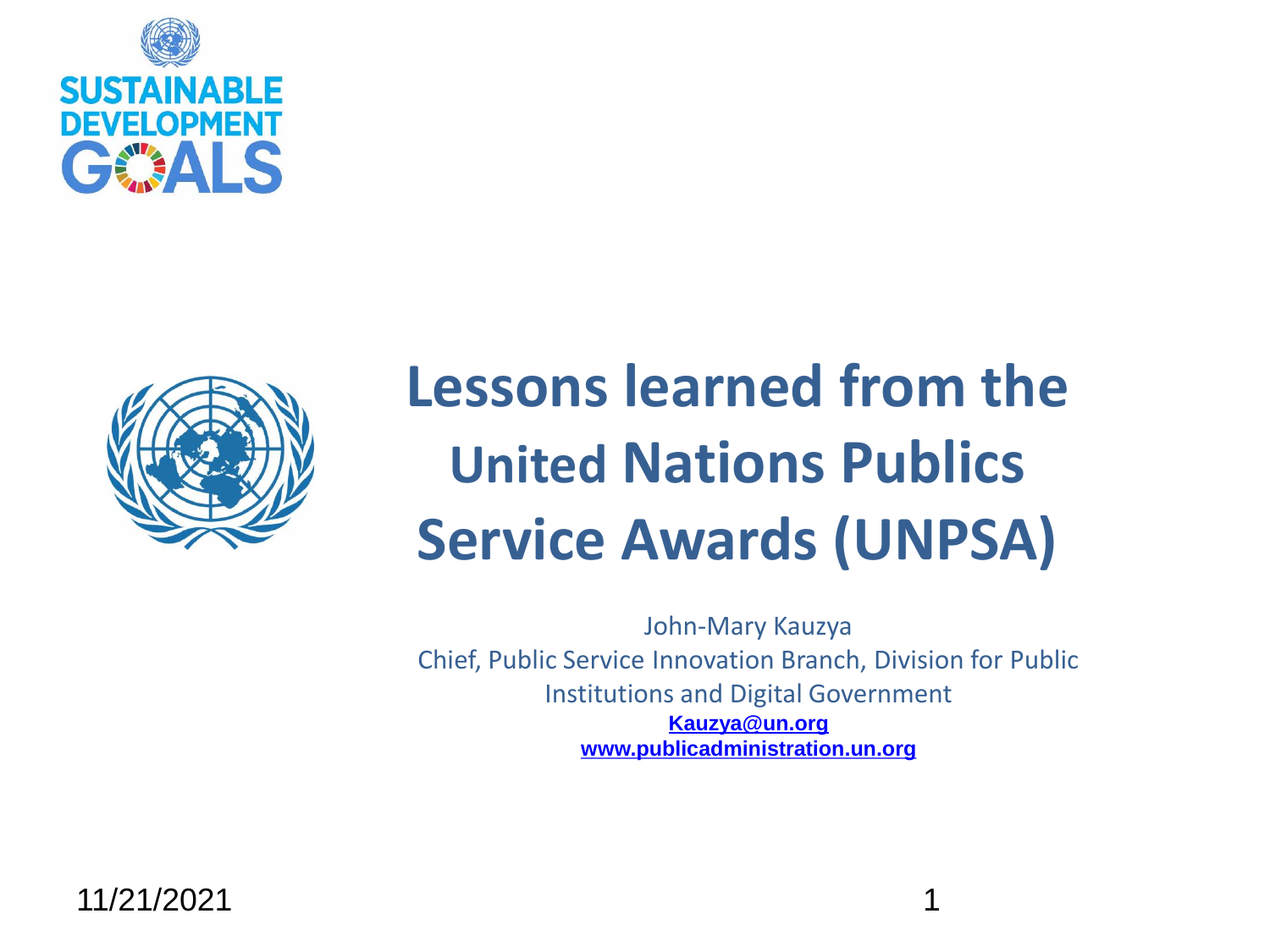### **UNPSA Overview**

- $\checkmark$  Recognizes excellence in public service at the global level.
- $\checkmark$  Launched in 2003 to promote & support innovations in public service worldwide.
- $\checkmark$  Reviewed in 2016 & aligned with the 2030 Agenda and SDGs.
- $\checkmark$  Organized and managed by UNDESA, through DPIDG.





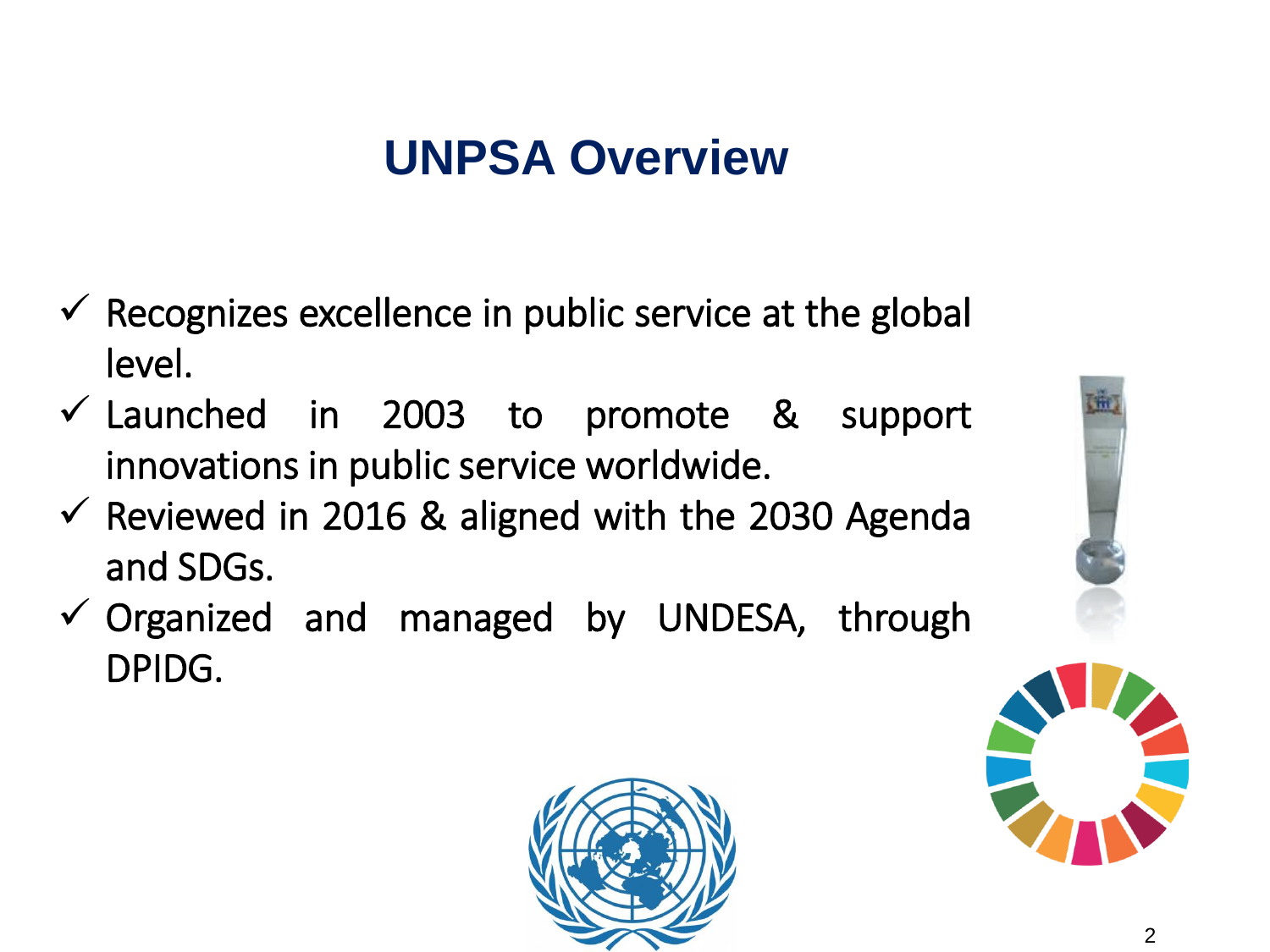## **UNPSA Purpose**

- To promote and reward innovation and excellence in public service for sustainable development in support of the achievement of the SDGs and the principle to leave no one behind, which is at the core of the 2030 Agenda.
- Through a global competition that promotes the *role*, *professionalism*, and *visibility* of public service, the UNPSA aims to:
	- Highlight innovations in governance
	- $\checkmark$  Reward excellence in the public sector
	- $\checkmark$  Motivate public servants to further promote innovation
	- $\checkmark$  Enhance professionalism in the public service
	- $\checkmark$  Raise the image of public service
	- $\checkmark$  Collect and disseminate successful practices for possible replication

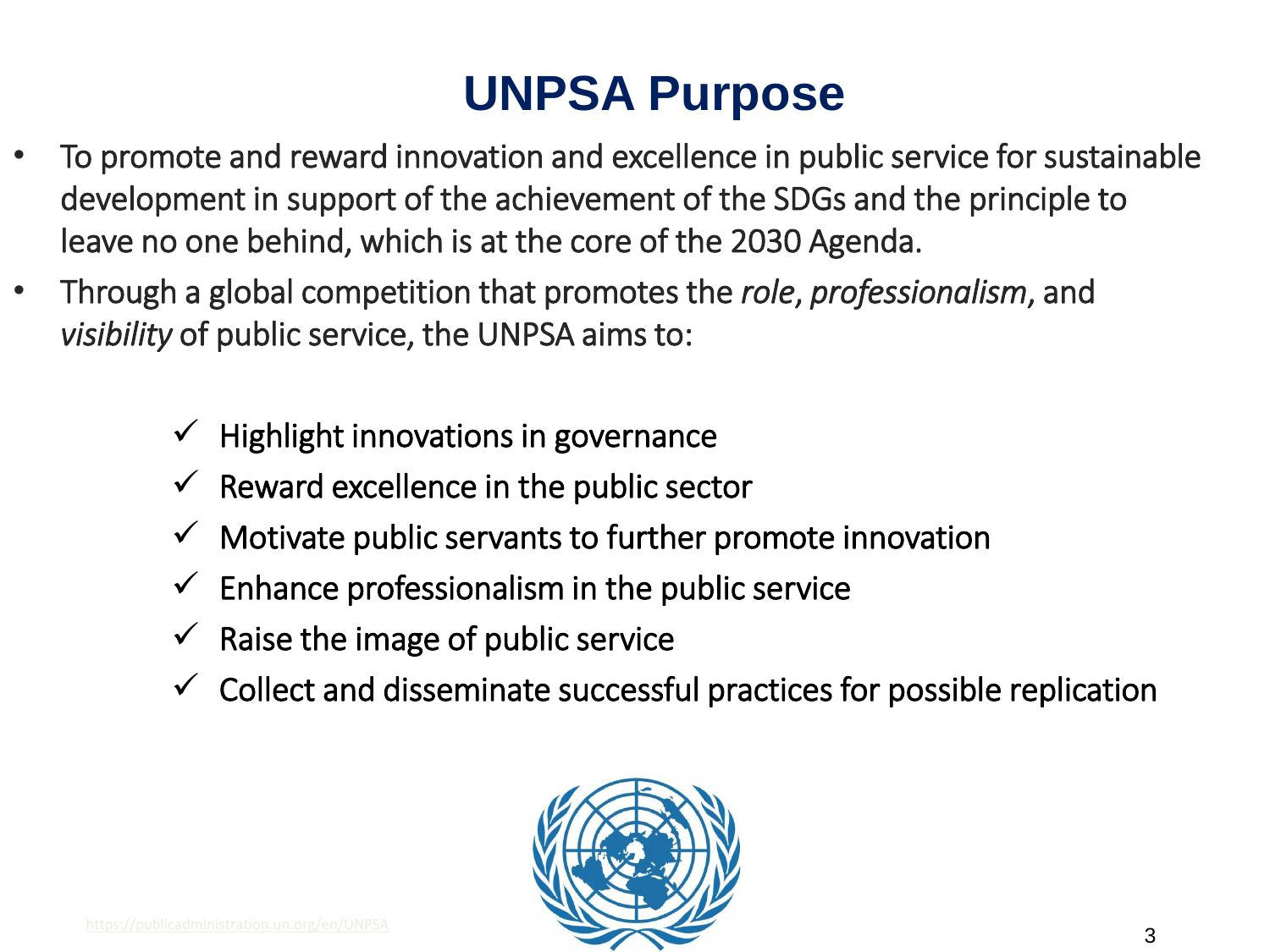### **UNPSA 2022 Categories**

- **1. Fostering innovation to deliver inclusive and equitable services**
- **2. Enhancing the effectiveness of public institutions to reach the SDGs**
- *(© AP Images)* **3. Promoting gender-responsive public services to achieve the SDGs**
- **4. Special Category 4. Institutional resilience and innovative responses to the COVID-19 pandemic**